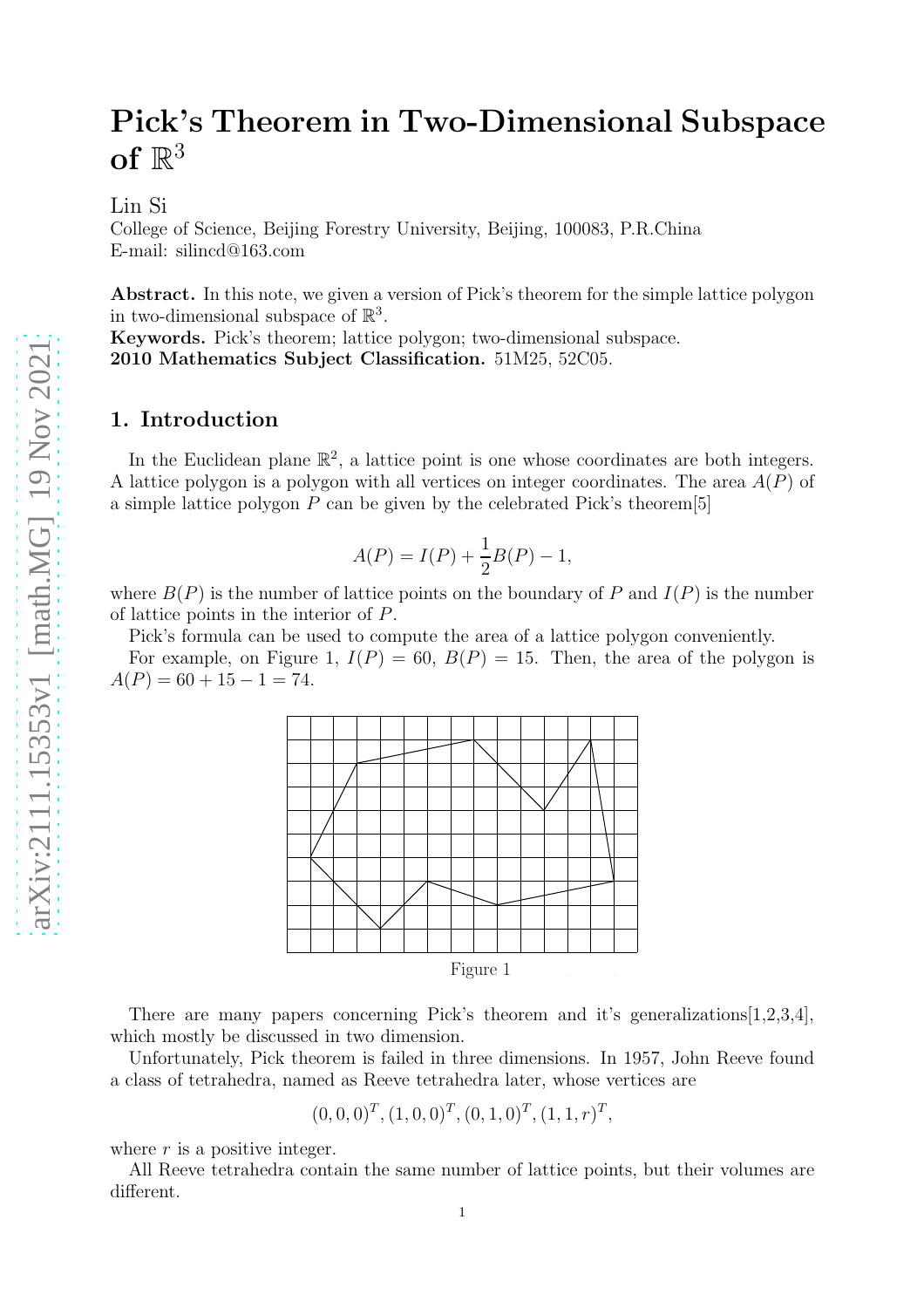In this note, we discussed Pick's theorem in two-dimensional subspace of  $\mathbb{R}^3$ . For any  $(a, b, c)^T \in \mathbb{Z}^3$  with  $(a, b, c) = 1$ , i.e. the greatest common factor of a, b, c is one, denote by K,  $ax + by + cz = 0$ , the two-dimensional subspace of  $\mathbb{R}^3$ . Then we established the following theorem.

**Theorem.** If P is simple lattice polygon in the K, then the area of P is

$$
k(I(P) + \frac{1}{2}B(P) - 1),
$$

where  $B(P)$  is the number of lattice points on the boundary of P in  $\mathbb{Z}^3$ ,  $I(P)$  is the number of lattice points in the interior of P in  $\mathbb{Z}^3$  and k is the constant  $(a^3 + ab^2)\sqrt{a^2 + b^2 + c^2}$ .

**Remark.** Although the simple lattice polygon  $P$  is in the two-dimensional subspace  $K$ , the lattice points in P belong to  $\mathbb{Z}^3$ .

Let  $(a, b, c)^T = (1, 0, 0)^T$  in the Theorem, then we can get Pick's theorem in some coordinate plane of  $\mathbb{R}^3$ .

**Corollary.** If P is simple lattice polygon in the K, whose normal vector is  $(1,0,0)^T$ , then the area of P is

$$
I(P) + \frac{1}{2}B(P) - 1.
$$

### 2. Proof of Main Result

For any  $(a, b, c)^T \in \mathbb{Z}^3$  with  $(a, b, c) = 1$ , there is two-dimensional subspace of  $\mathbb{R}^3$ 

$$
ax + by + cz = 0,\t\t(1)
$$

whose normal vector is just  $(a, b, c)^T$ . We denote this two-dimensional subspace by K.

By the theory of linear equations system,  $(-b, a, 0)^T$  and  $(-c, 0, a)^T$  are two linearly independent solutions of (1). We denote  $(-b, a, 0)^T$  by  $\alpha$  and  $(-c, 0, a)^T$  by  $\beta$ . Obviously,  $\alpha$  and  $\beta$  are also the basis of K.

**Lemma 1.** For any  $(a, b, c)^T \in \mathbb{Z}^3$  with  $(a, b, c) = 1$ , there exists the lattice basis with the minimal area in the two-dimensional subspace K.

**Proof.** The area of parallelogram generated by  $\alpha$  and  $\beta$  is

$$
\frac{1}{\sqrt{a^2 + b^2 + c^2}} \begin{vmatrix} a & -b & -c \\ b & a & 0 \\ c & 0 & a \end{vmatrix} = \frac{a^3 + ab^2 + ac^2}{\sqrt{a^2 + b^2 + c^2}} = a\sqrt{a^2 + b^2 + c^2}.
$$

Denote  $(a, b, c)^T$  by n. For any lattice basis in K,  $k_1\alpha + k_2\beta$  and  $l_1\alpha + l_2\beta$ , where  $k_i, l_i \in \mathbb{Z}(i = 1, 2)$  and  $\Big|$  $k_1$   $l_1$  $k_2$   $l_2$  $\begin{array}{c} \begin{array}{c} \begin{array}{c} \end{array} \\ \begin{array}{c} \end{array} \end{array} \end{array}$ = 0. The area of parallelogram generated by  $k_1\alpha + k_2\beta$ and  $l_1\alpha + l_2\beta$  is

$$
\frac{1}{\sqrt{a^2+b^2+c^2}}\Big| n \quad : \quad k_1\alpha+k_2\beta \quad : \quad l_1\alpha+l_2\beta\Big| = \frac{1}{\sqrt{a^2+b^2+c^2}}\left| (n,\alpha,\beta) \times \begin{pmatrix} 1 & 0 & 0 \\ 0 & k_1 & l_1 \\ 0 & k_2 & l_2 \end{pmatrix} \right|,
$$

where  $\begin{vmatrix} n & h \\ h & h \end{vmatrix}$   $k_1\alpha + k_2\beta$  :  $l_1\alpha + l_2\beta$ denote the determinant of  $n, k_1\alpha+k_2\beta$  and  $l_1\alpha+l_2\beta$ .

Thus the lattice basis  $k_1\alpha + k_2\beta$  and  $l_1\alpha + l_2\beta$  have the minimal area if and only if  $\begin{array}{c} \begin{array}{c} \begin{array}{c} \end{array} \\ \begin{array}{c} \end{array} \end{array} \end{array}$  $k_1$   $l_1$  $k_2$   $l_2$   $= 1.$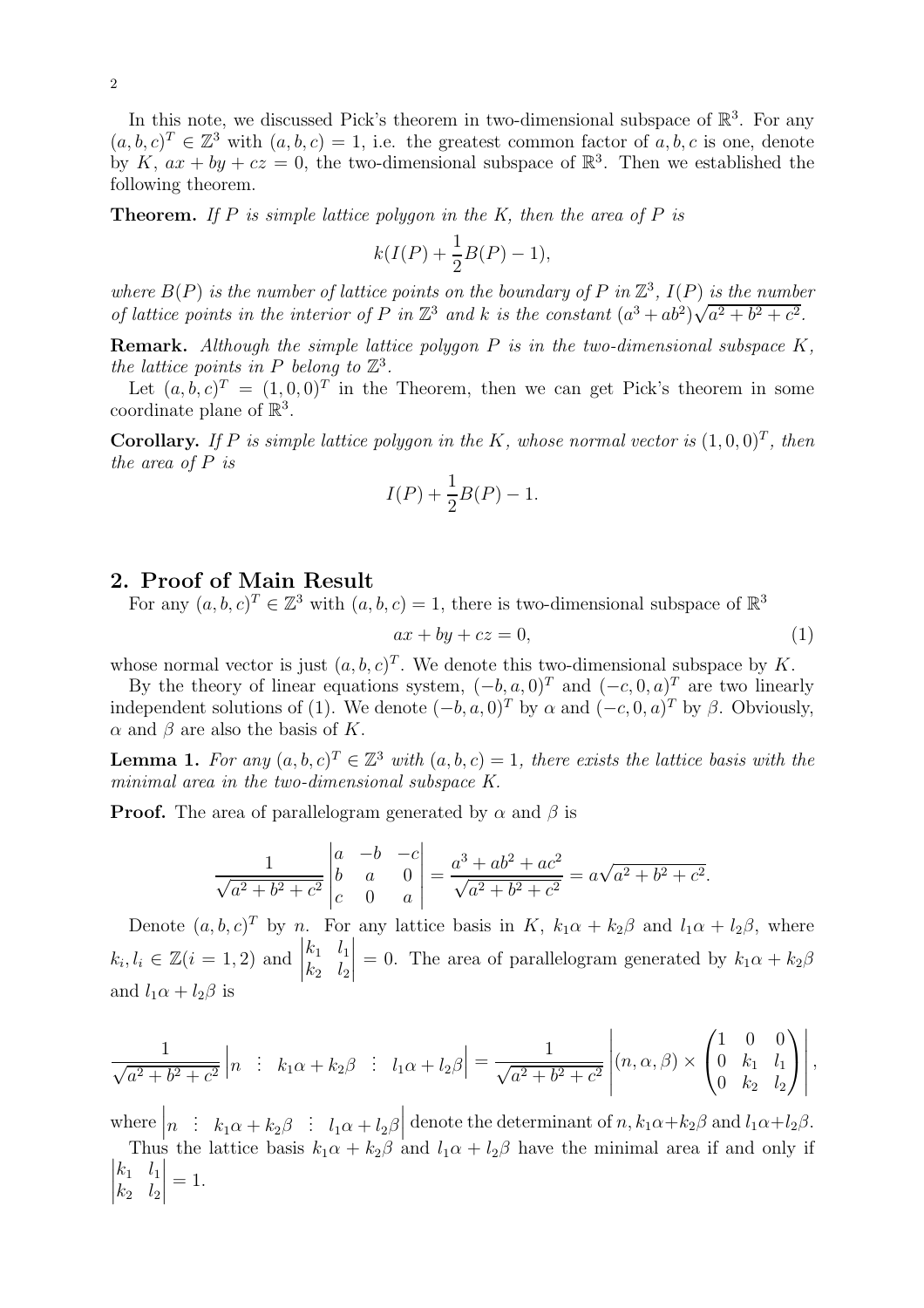**Lemma 2.** For any  $(a, b, c)^T \in \mathbb{Z}^3$  with  $(a, b, c) = 1$ , there exists the orthogonal lattice basis in the two-dimensional subspace K.

**Proof.** By Lemma 1,  $\alpha, \beta$  are the lattice basis with the minimal area in the twodimensional subspace K. By Schmidt orthogonalization, let

$$
\gamma_1 = \alpha = (-b, a, 0)^T
$$
  
\n
$$
\gamma_2 = \beta - \frac{(\beta, \gamma_1)}{(\gamma_1, \gamma_1)}
$$
  
\n
$$
= (-c, 0, a)^T - \frac{bc}{a^2 + b^2} \gamma_1
$$
  
\n
$$
= (-c, 0, a)^T - (\frac{-b^2c}{a^2 + b^2}, \frac{abc}{a^2 + b^2}, 0)^T
$$
  
\n
$$
= (\frac{-a^2c}{a^2 + b^2}, \frac{-abc}{a^2 + b^2}, \frac{a^3 + ab^2}{a^2 + b^2})^T,
$$

where  $(\beta, \gamma_1)$  denote the usual inner product of  $\beta, \gamma_1$  in  $\mathbb{R}^3$ . Thus

$$
\eta_1 = \gamma_1 = \alpha = (-b, a, 0)^T
$$

$$
\eta_2 = (a^2 + b^2)\gamma_2 = (-a^2c, -abc, a^3 + ab^2)^T
$$

are the orthogonal lattice basis in the two-dimensional subspace K.  $\Box$ 

**Proof of Theorem** By Lemma 2,  $\eta_1, \eta_2$  are the orthogonal lattice basis in the twodimensional subspace K.

The area of parallelogram generated by  $\eta_1, \eta_2$  is

$$
\frac{1}{\sqrt{a^2 + b^2 + c^2}} \begin{vmatrix} a & -b & -a^2c \\ b & a & -abc \\ c & 0 & a^3 + ab^2 \end{vmatrix}
$$
  
= 
$$
\frac{a^5 + a^3b^2 + ab^2c^2 + a^3c^2 + a^3b^2 + ab^4}{\sqrt{a^2 + b^2 + c^2}}
$$
  
= 
$$
\frac{a(a^4 + 2a^2b^2 + b^4 + (a^2 + b^2)c^2)}{\sqrt{a^2 + b^2 + c^2}}
$$
  
= 
$$
\frac{a(a^2 + b^2)(a^2 + b^2 + c^2)}{\sqrt{a^2 + b^2 + c^2}}
$$
  
= 
$$
(a^3 + ab^2)\sqrt{a^2 + b^2 + c^2},
$$

which just is the constant k in the Theorem.  $\Box$ 

#### Acknowledgements.

This work was supported by the Beijing Higher Education Young Elite Teacher Project (Granted No.YETP0770) , the National Natural Science Foundation of China (Grant No.11001014), and the Young Teachers Domestic Visiting Scholars Program of Beijing Forestry University.